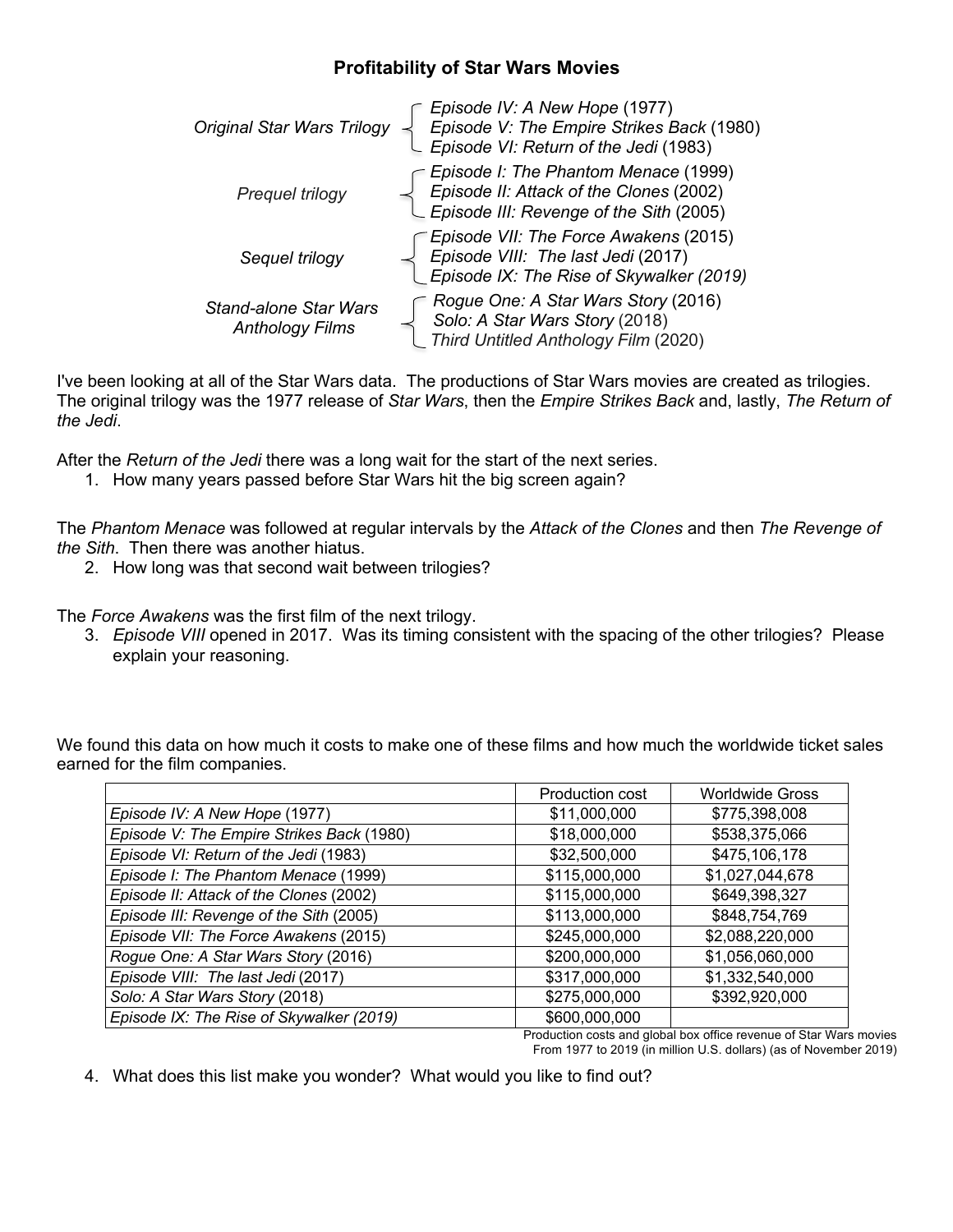- 5. How do you suppose that I should calculate the profit that these companies made from the movies?
- 6. What other factors should I try to account for in creating profit amounts that I could compare?

We don't think that it is fair to compare the profit made in 1977 to the profit made today. In 1977 a Hershey bar that weighed 1.2 ounces cost \$0.20. Today, that same sized Hershey bar costs at least \$1.10.

We have a few suggestions on how to make comparisons of the movies' earnings that might be fairer ... but feel free to choose a different method to calculate what you see.

1st. You could use the following past and present prices for a movie ticket to compare the net earnings.

|      | חים ב  |      |        |      |        |      |        |
|------|--------|------|--------|------|--------|------|--------|
| 2019 | ?      | 2008 | \$7.18 | 1997 | \$4.59 | 1986 | \$3.71 |
| 2018 | \$9.11 | 2007 | \$6.88 | 1996 | \$4.42 | 1985 | \$3.55 |
| 2017 | \$8.97 | 2006 | \$6.55 | 1995 | \$4.35 | 1984 | \$3.36 |
| 2016 | \$8.65 | 2005 | \$6.41 | 1994 | \$4.18 | 1983 | \$3.15 |
| 2015 | \$8.43 | 2004 | \$6.21 | 1993 | \$4.14 | 1982 | \$2.94 |
| 2014 | \$8.17 | 2003 | \$6.03 | 1992 | \$4.15 | 1981 | \$2.78 |
| 2013 | \$8.13 | 2002 | \$5.80 | 1991 | \$4.21 | 1980 | \$2.69 |
| 2012 | \$7.96 | 2001 | \$5.65 | 1990 | \$4.23 | 1979 | \$2.51 |
| 2011 | \$7.93 | 2000 | \$5.39 | 1989 | \$3.97 | 1978 | \$2.34 |
| 2010 | \$7.89 | 1999 | \$5.06 | 1988 | \$4.11 | 1977 | \$2.23 |
| 2009 | \$7.50 | 1998 | \$4.69 | 1987 | \$3.91 |      |        |

Or

2nd. You might want to compare what percent of every dollar spent on the making of each movie returned in profits.

Or

- 3rd. You might want to use an inflation calculator, like this one: http://www.usinflationcalculator.com to compare the value of one year's prices with present day prices. This calculator won't calculate the millions that are the movie's revenues but you can easily find out what \$1.00 in 1977 currency (or whatever year you are using) becomes in 2019 dollars and then just multiply that dollar amount by the dollar amount that you are trying to convert to today's dollars.
- 7. Do some research and try to create comparisons in the costs and profits of these 8 films. The last column has been left untitled so that you can choose what you want to calculate.

|                                           | <b>Production cost</b> | <b>Worldwide Gross</b> | Net earnings | THE ROL CORTILITIOS DEET IER UNINGG SO TRI YOU CAN CHOOSE WHAT YOU WANT TO CARGUILLE. |
|-------------------------------------------|------------------------|------------------------|--------------|---------------------------------------------------------------------------------------|
| Episode IV: A New Hope (1977)             | \$11,000,000           | \$775,398,008          |              |                                                                                       |
| Episode V: The Empire Strikes Back (1980) | \$18,000,000           | \$538,375,066          |              |                                                                                       |
| Episode VI: Return of the Jedi (1983)     | \$32,500,000           | \$475,106,178          |              |                                                                                       |
| Episode I: The Phantom Menace (1999)      | \$115,000,000          | \$1,027,044,678        |              |                                                                                       |
| Episode II: Attack of the Clones (2002)   | \$115,000,000          | \$649,398,327          |              |                                                                                       |
| Episode III: Revenge of the Sith (2005)   | \$113,000,000          | \$848,754,769          |              |                                                                                       |
| Star Wars: The Clone Wars (2008)          | \$8,500,000            | \$68,695,443           |              |                                                                                       |
| Episode VII: The Force Awakens (2015)     | \$245,000,000          | \$2,088,220,000        |              |                                                                                       |
| Rogue One: A Star Wars Story (2016)       | \$200,000,000          | \$1,050,988,488        |              |                                                                                       |
| Episode VIII: The Last Jedi (2017)        | \$317,000,000          | \$1,332,540,000        |              |                                                                                       |
| Solo: A Star Wars Story (2018)            | \$275,000,000          | \$392,920,000          |              |                                                                                       |
| Episode IX: The Rise of Skywalker (2019)  | \$600,000,000          |                        |              |                                                                                       |

8. So, what can you conclude about the cost and final profit made by this set of films?